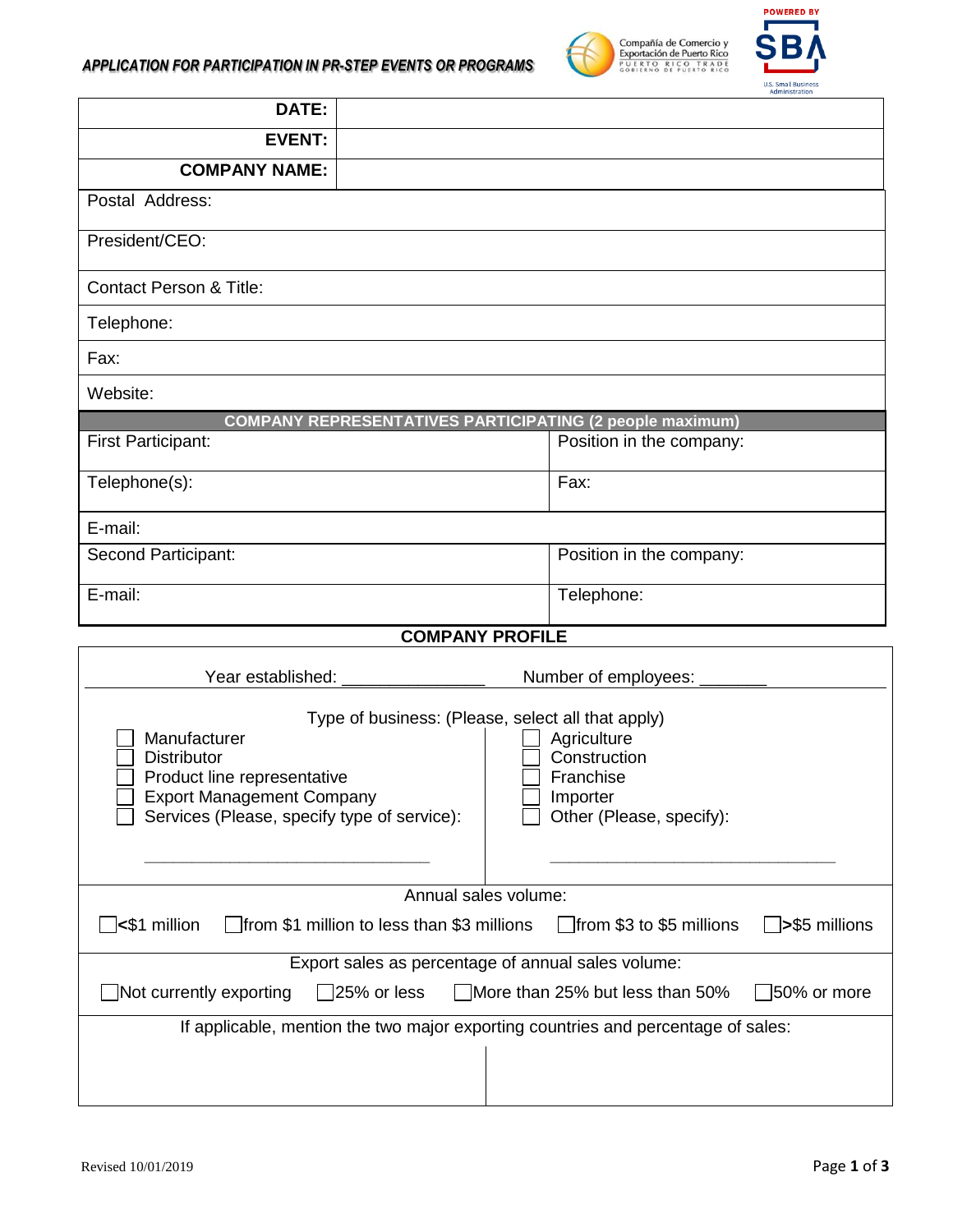



Brief overview of your company:

## **PRODUCTS AND/OR SERVICES DESCRIPTION**

| Briefly describe the products and/or services you want to export. Include all competitive advantages and<br>unique characteristics that differentiate your product from the competition. |                              |  |  |
|------------------------------------------------------------------------------------------------------------------------------------------------------------------------------------------|------------------------------|--|--|
| <b>PRODUCT/SERVICE</b>                                                                                                                                                                   | <b>COMPETITIVE ADVANTAGE</b> |  |  |
|                                                                                                                                                                                          |                              |  |  |
|                                                                                                                                                                                          |                              |  |  |
|                                                                                                                                                                                          |                              |  |  |
|                                                                                                                                                                                          |                              |  |  |
|                                                                                                                                                                                          |                              |  |  |
| Mention the main competitors of your business at the local and international market.                                                                                                     |                              |  |  |
|                                                                                                                                                                                          |                              |  |  |
|                                                                                                                                                                                          |                              |  |  |
|                                                                                                                                                                                          |                              |  |  |
| Mention the type of consumer of your product or service.                                                                                                                                 |                              |  |  |
|                                                                                                                                                                                          |                              |  |  |
|                                                                                                                                                                                          |                              |  |  |

## **COMPANY OBJECTIVES**

| Indicate the type of business relation you are looking for: |                                |  |  |
|-------------------------------------------------------------|--------------------------------|--|--|
| <b>Distributor</b>                                          | Outsourcing                    |  |  |
| Agent / Sales Representative                                | Investor                       |  |  |
| Franchise                                                   | Other (Please, specify below): |  |  |
| Retailer                                                    |                                |  |  |
| Joint Venture                                               |                                |  |  |